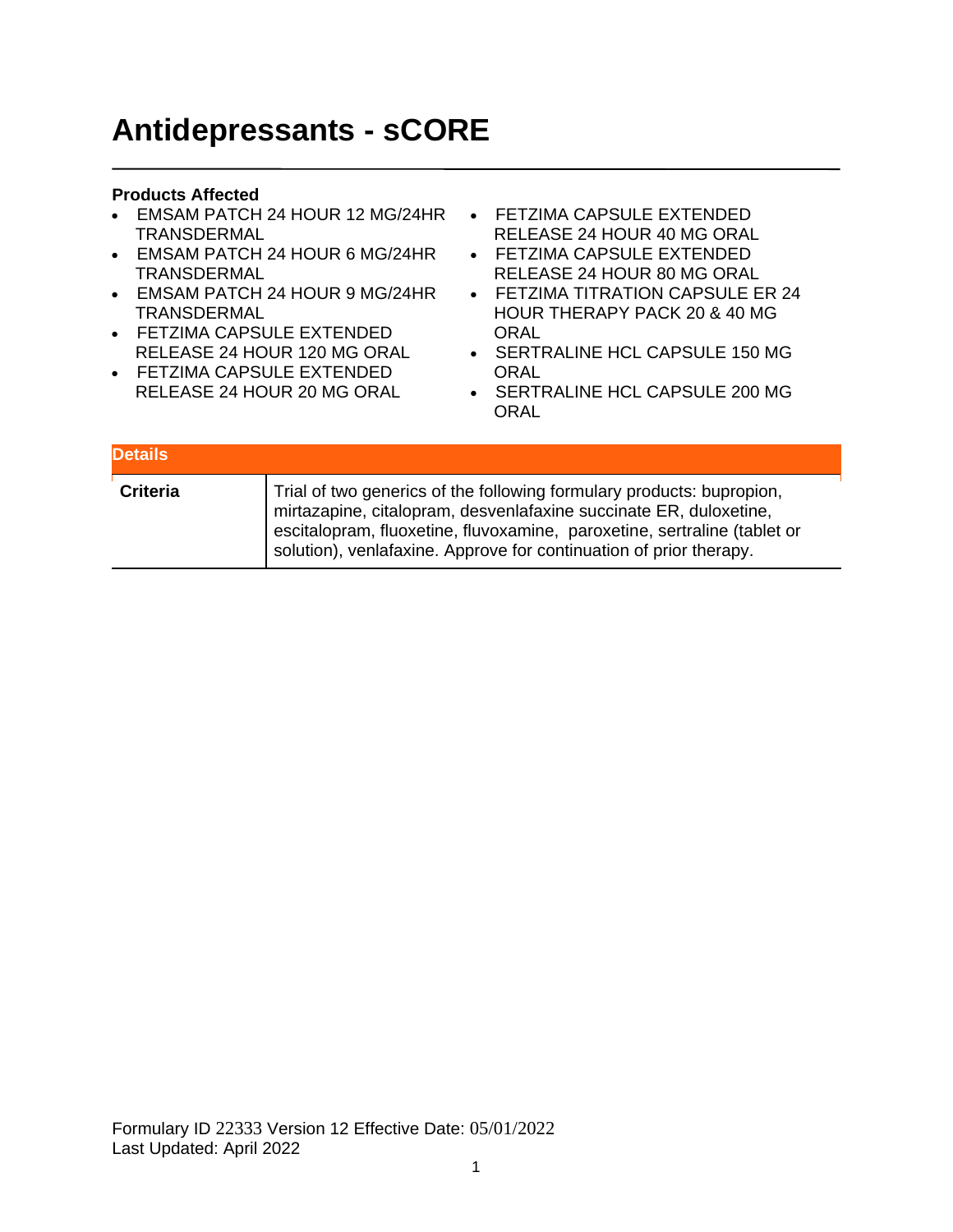## **Atypical Antipsychotics - sCORE**

- CAPLYTA CAPSULE 42 MG ORAL
- FANAPT TABLET 1 MG ORAL
- FANAPT TABLET 10 MG ORAL
- FANAPT TABLET 12 MG ORAL
- FANAPT TABLET 2 MG ORAL
- FANAPT TABLET 4 MG ORAL
- FANAPT TABLET 6 MG ORAL
- FANAPT TABLET 8 MG ORAL
- 
- 2 & 4 & 6 MG ORAL
- LYBALVI TABLET 10-10 MG ORAL
- LYBALVI TABLET 15-10 MG ORAL
- LYBALVI TABLET 20-10 MG ORAL
- LYBALVI TABLET 5-10 MG ORAL
- VRAYLAR CAPSULE 1.5 MG ORAL
- VRAYLAR CAPSULE 3 MG ORAL
- VRAYLAR CAPSULE 4.5 MG ORAL
- VRAYLAR CAPSULE 6 MG ORAL
- FANAPT TITRATION PACK TABLET 1 & VRAYLAR CAPSULE THERAPY PACK 1.5 & 3 MG ORAL

| <b>Details</b>  |                                                                                                                                                                                                                                                                                                                                                 |
|-----------------|-------------------------------------------------------------------------------------------------------------------------------------------------------------------------------------------------------------------------------------------------------------------------------------------------------------------------------------------------|
| <b>Criteria</b> | Trial of two of the following oral generic formulary atypical antipsychotic<br>agents: aripiprazole, olanzapine, paliperidone, quetiapine, risperidone,<br>ziprasidone. Approve for continuation of prior therapy. Step requirement<br>does not apply for Caplyta if request is for depressive episodes<br>associated bipolar I or II disorder. |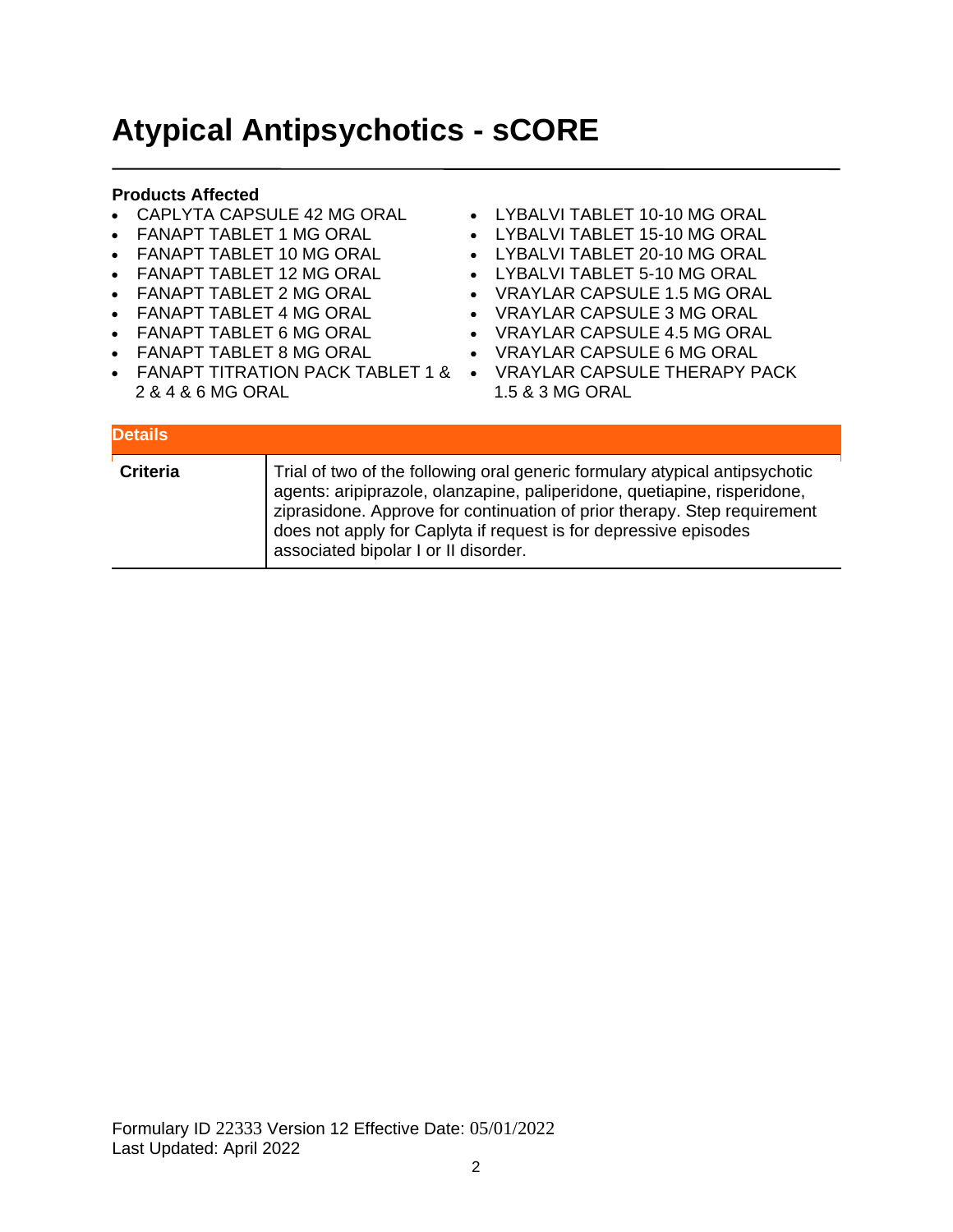# **Glucagon- sCORE**

#### **Products Affected**

• GLUCAGEN HYPOKIT SOLUTION RECONSTITUTED 1 MG INJECTION

| <b>Details</b> |                                                            |
|----------------|------------------------------------------------------------|
| Criteria       | Trial of one of the following: Gvoke, Baqsimi, or Glucagon |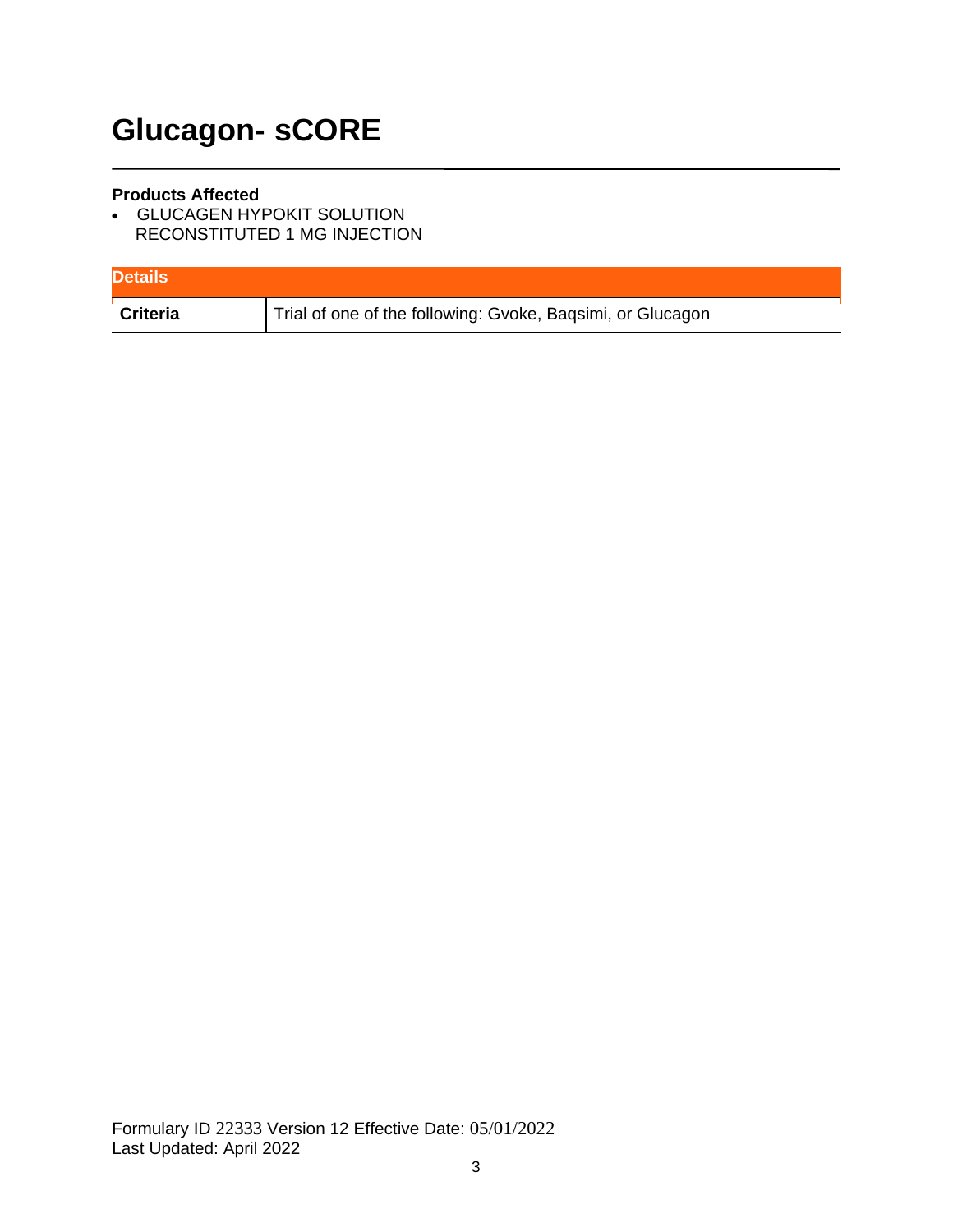# **INHALED CORTICOSTEROID - sCORE**

- QVAR REDIHALER AEROSOL BREATH QVAR REDIHALER AEROSOL BREATH ACTIVATED 40 MCG/ACT INHALATION
- ACTIVATED 80 MCG/ACT INHALATION

| <b>Details</b>  |                                                                    |
|-----------------|--------------------------------------------------------------------|
| <b>Criteria</b> | Trial of: Arnuity Ellipta and either Flovent Diskus or Flovent HFA |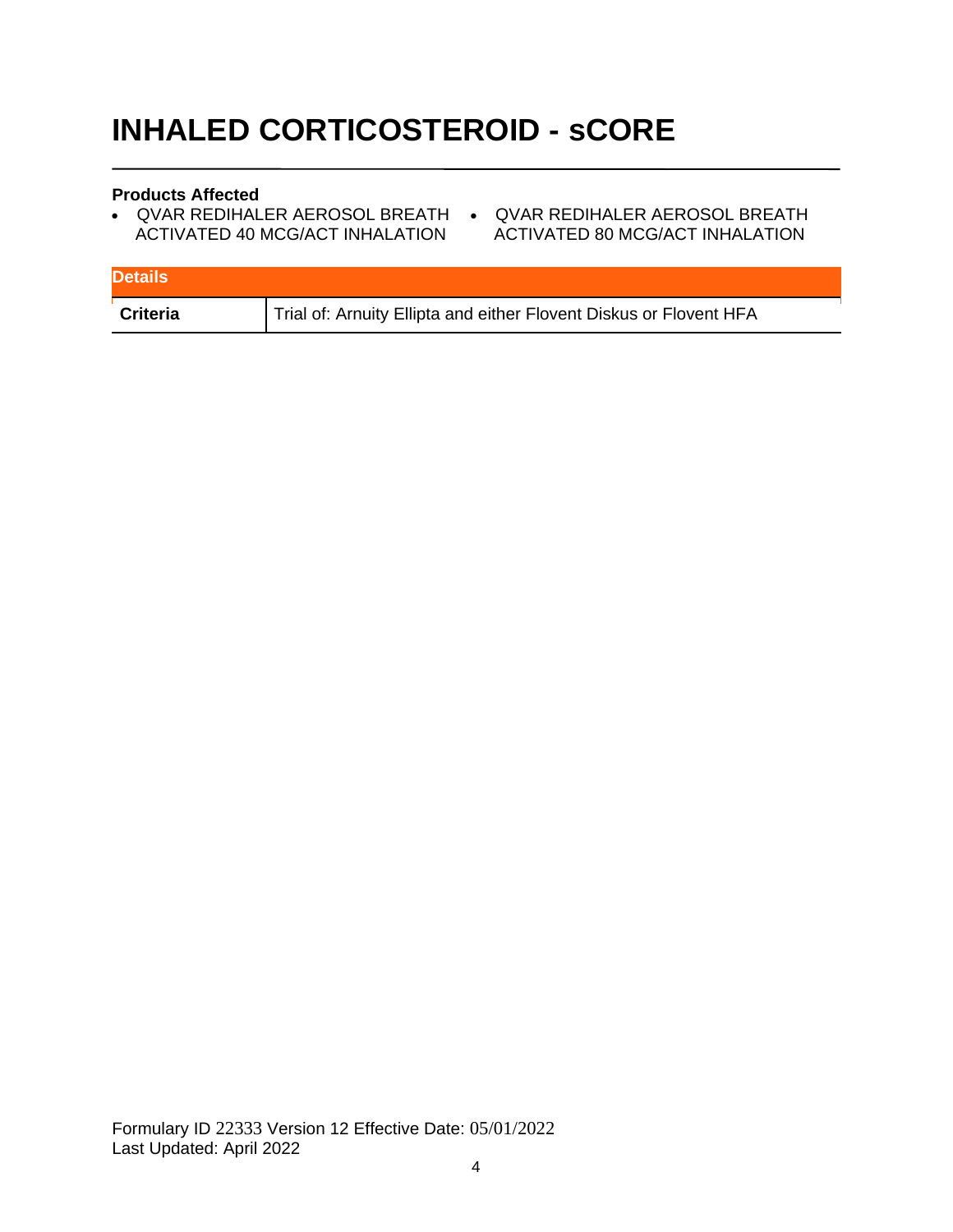## **Invega Hafyera Therapy - sCORE**

- INVEGA HAFYERA SUSPENSION PREFILLED SYRINGE 1092 MG/3.5ML INTRAMUSCULAR
- INVEGA HAFYERA SUSPENSION PREFILLED SYRINGE 1560 MG/5ML INTRAMUSCULAR

| <b>Details</b>  |                                                                                                                                                 |
|-----------------|-------------------------------------------------------------------------------------------------------------------------------------------------|
| <b>Criteria</b> | Trial of one of the following: Invega Sustenna or Invega Trinza. Step<br>applies to new starts only. Approve for continuation of prior therapy. |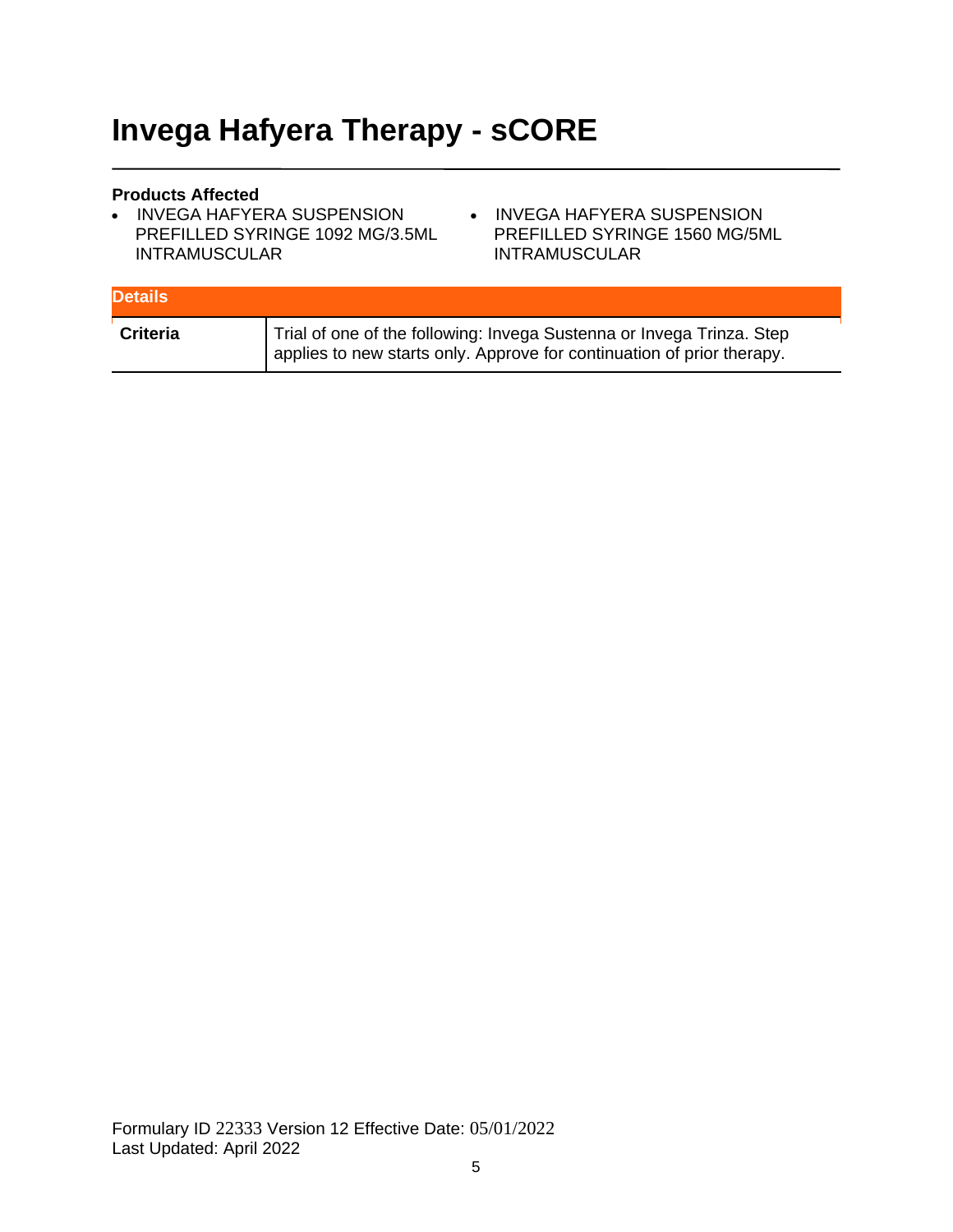## **NAMZARIC - sCORE**

- NAMZARIC CAPSULE ER 24 HOUR THERAPY PACK 7 & 14 & 21 &28 -10 MG ORAL
- NAMZARIC CAPSULE EXTENDED RELEASE 24 HOUR 14-10 MG ORAL
- NAMZARIC CAPSULE EXTENDED RELEASE 24 HOUR 21-10 MG ORAL
- NAMZARIC CAPSULE EXTENDED RELEASE 24 HOUR 28-10 MG ORAL
- NAMZARIC CAPSULE EXTENDED RELEASE 24 HOUR 7-10 MG ORAL

| <b>Details</b>  |                                             |
|-----------------|---------------------------------------------|
| <b>Criteria</b> | Trial of generic memantine extended-release |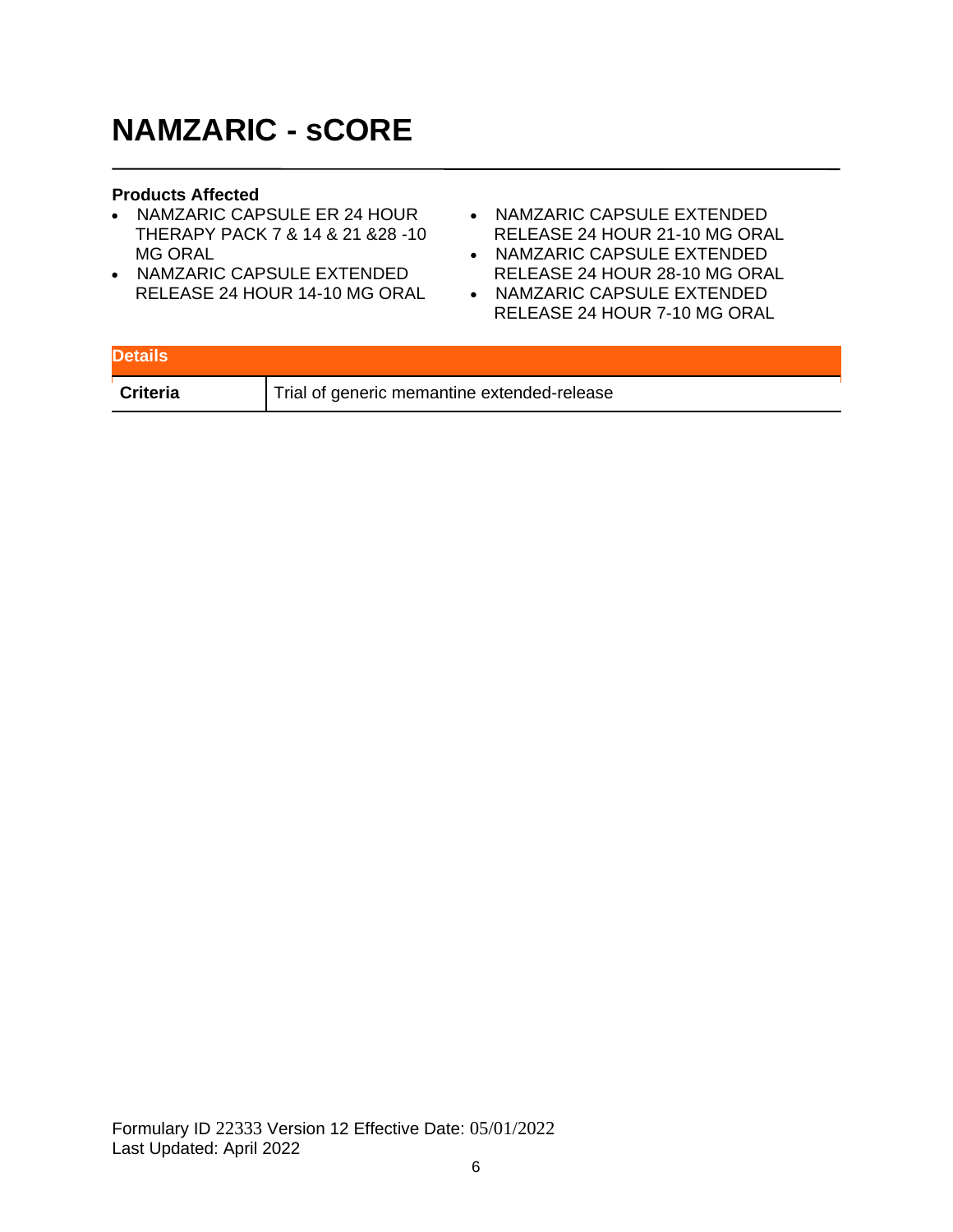# **NON-PREFERRED SGLT2S - sCORE**

| $\bullet$<br>ORAL<br>$\bullet$<br>ORAL<br>$\bullet$<br>ORAL<br>$\bullet$<br>$\bullet$ | <b>INVOKAMET TABLET 150-1000 MG</b><br><b>INVOKAMET TABLET 150-500 MG</b><br>INVOKAMET TABLET 50-1000 MG<br>INVOKAMET TABLET 50-500 MG ORAL<br>INVOKAMET XR TABLET EXTENDED<br>RELEASE 24 HOUR 150-1000 MG ORAL | $\bullet$<br>$\bullet$<br>$\bullet$ | INVOKAMET XR TABLET EXTENDED<br>RELEASE 24 HOUR 150-500 MG ORAL<br>INVOKAMET XR TABLET EXTENDED<br>RELEASE 24 HOUR 50-1000 MG ORAL<br>• INVOKAMET XR TABLET EXTENDED<br>RELEASE 24 HOUR 50-500 MG ORAL<br><b>INVOKANA TABLET 100 MG ORAL</b><br>INVOKANA TABLET 300 MG ORAL |
|---------------------------------------------------------------------------------------|-----------------------------------------------------------------------------------------------------------------------------------------------------------------------------------------------------------------|-------------------------------------|-----------------------------------------------------------------------------------------------------------------------------------------------------------------------------------------------------------------------------------------------------------------------------|
| <b>Details</b>                                                                        |                                                                                                                                                                                                                 |                                     |                                                                                                                                                                                                                                                                             |
| Criteria                                                                              | cardiovascular disease.                                                                                                                                                                                         |                                     | Trial of Farxiga or Xigduo XR, AND one of the following: Jardiance,<br>Synjardy, Synjardy XR. Step requirements do not apply to members with<br>type 2 diabetes with either diabetic nephropathy or established                                                             |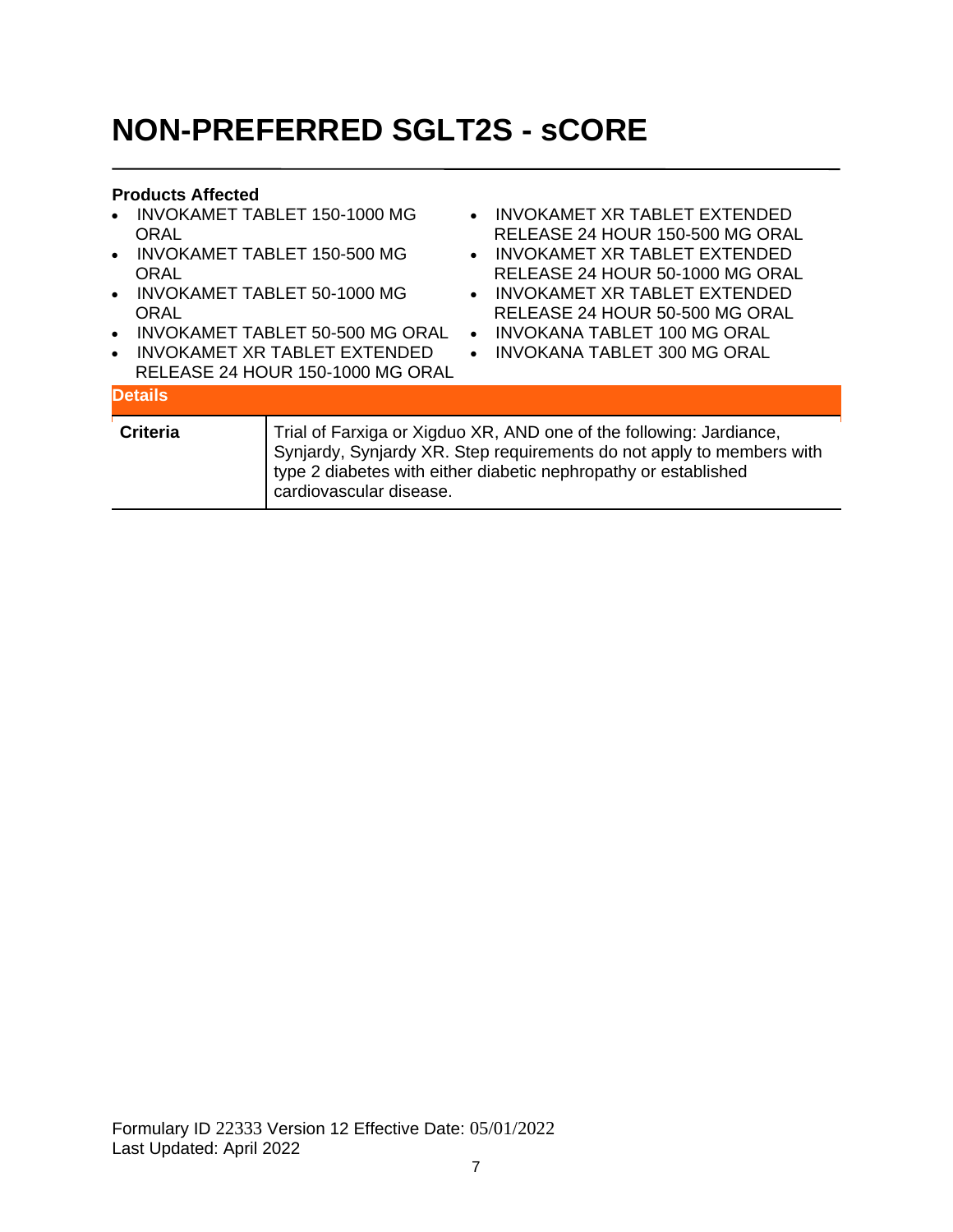### **PD agents - sCORE**

- NEUPRO PATCH 24 HOUR 1 MG/24HR NEUPRO PATCH 24 HOUR 4 MG/24HR TRANSDERMAL
- NEUPRO PATCH 24 HOUR 2 MG/24HR NEUPRO PATCH 24 HOUR 6 MG/24HR TRANSDERMAL
- NEUPRO PATCH 24 HOUR 3 MG/24HR NEUPRO PATCH 24 HOUR 8 MG/24HR TRANSDERMAL
- TRANSDERMAL
- TRANSDERMAL
- **TRANSDERMAL**

| <b>Details</b>  |                                                                                                    |
|-----------------|----------------------------------------------------------------------------------------------------|
| <b>Criteria</b> | Trial of one of the following generic formulary dopamine agonist agent:<br>pramipexole, ropinirole |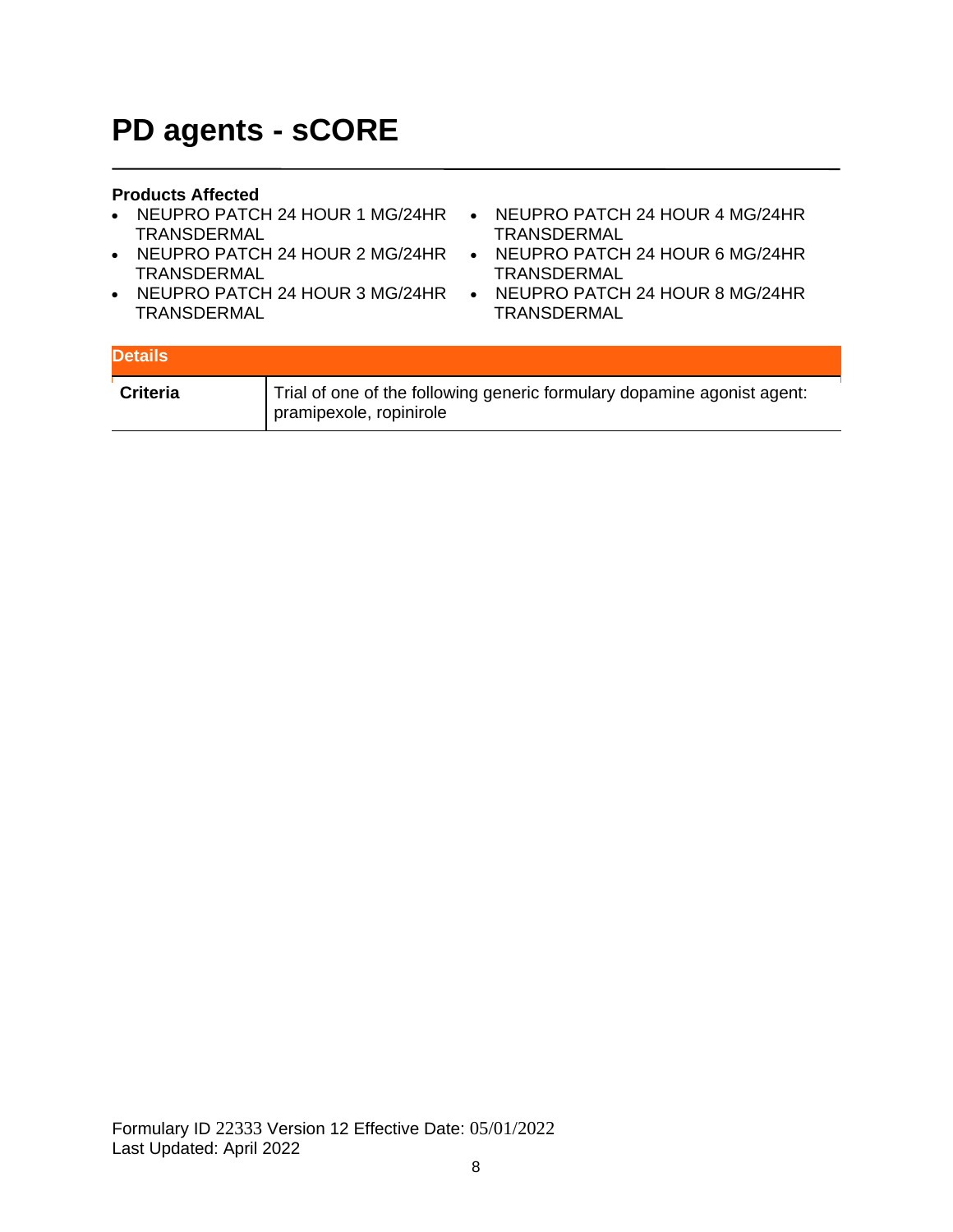## **RELISTOR - sCORE**

- RELISTOR SOLUTION 12 MG/0.6ML **SUBCUTANEOUS**
- RELISTOR SOLUTION 12 MG/0.6ML SUBCUTANEOUS (0.6ML SYRINGE)
- RELISTOR SOLUTION 8 MG/0.4ML **SUBCUTANEOUS**
- RELISTOR TABLET 150 MG ORAL

| <b>SUBCUTANLOUS (U.0ML STRINGL)</b><br><b>Details</b> |                                    |
|-------------------------------------------------------|------------------------------------|
| <b>Criteria</b>                                       | Trial of lubiprostone or lactulose |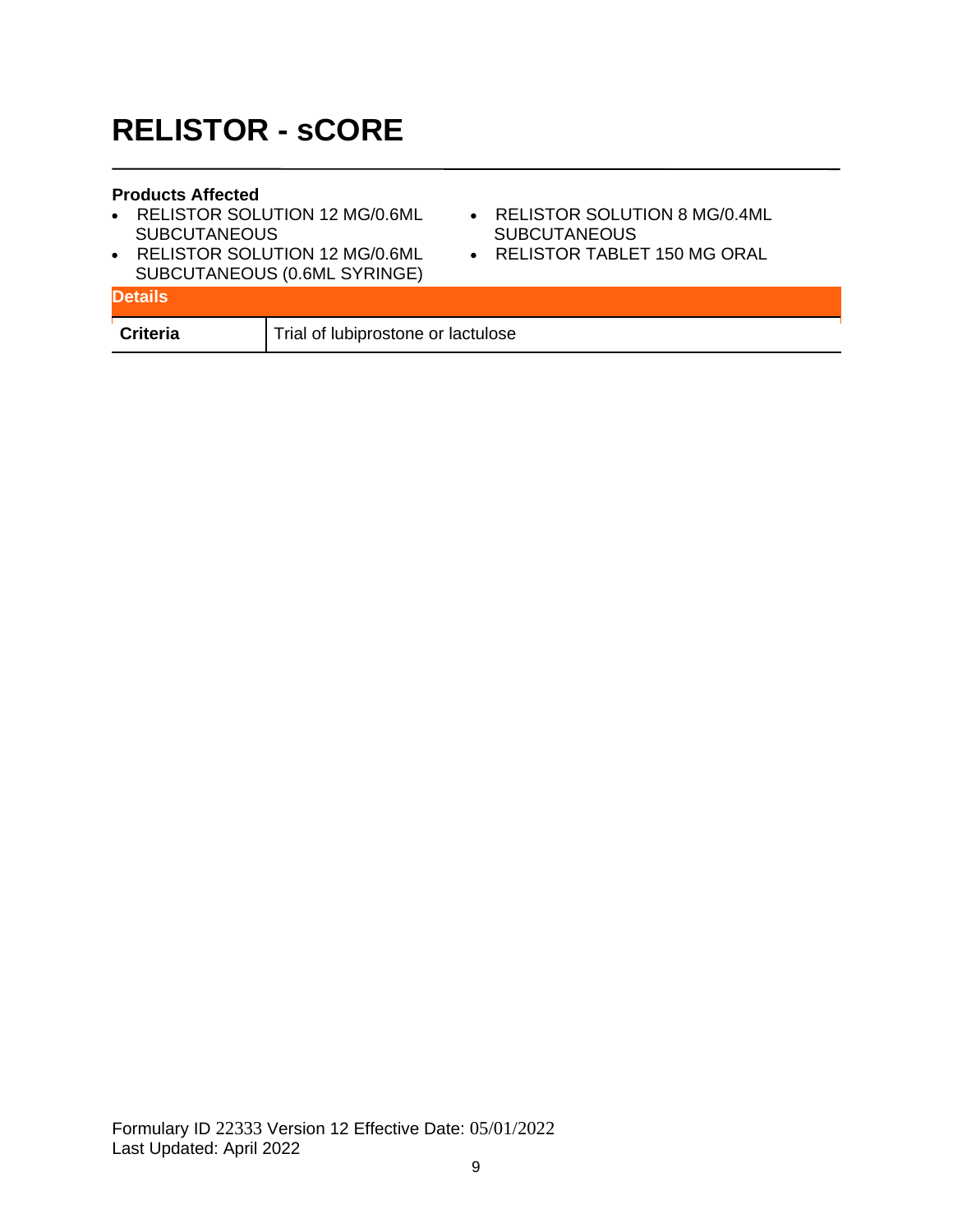# **RYTARY - sCORE**

- RYTARY CAPSULE EXTENDED RELEASE 23.75-95 MG ORAL
- RYTARY CAPSULE EXTENDED RELEASE 36.25-145 MG ORAL
- RYTARY CAPSULE EXTENDED RELEASE 48.75-195 MG ORAL
- **EXELLENCE 40.70-190 ING URAL**<br>• RYTARY CAPSULE EXTENDED RELEASE 61.25-245 MG ORAL

| <b>Details</b> |                                                                |
|----------------|----------------------------------------------------------------|
| Criteria       | Trial of one generic carbidopa/levodopa containing formulation |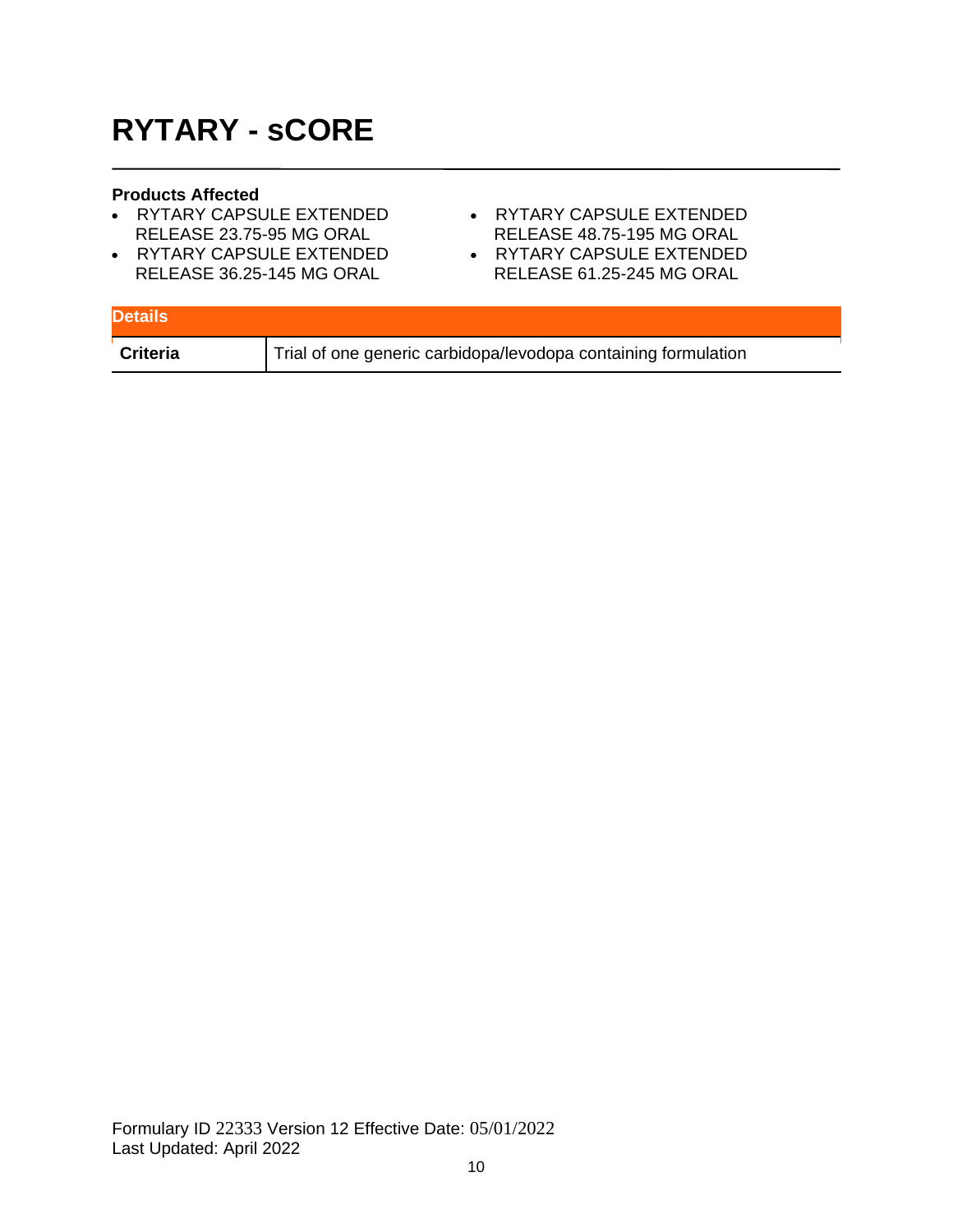# **Skin Cancer Agents - sCORE**

- *diclofenac sodium gel 3 % external*
- PICATO GEL 0.05 % EXTERNAL
- PICATO GEL 0.015 % EXTERNAL

| <b>Details</b>  |                                    |
|-----------------|------------------------------------|
| <b>Criteria</b> | Trial of fluorouracil or imiquimod |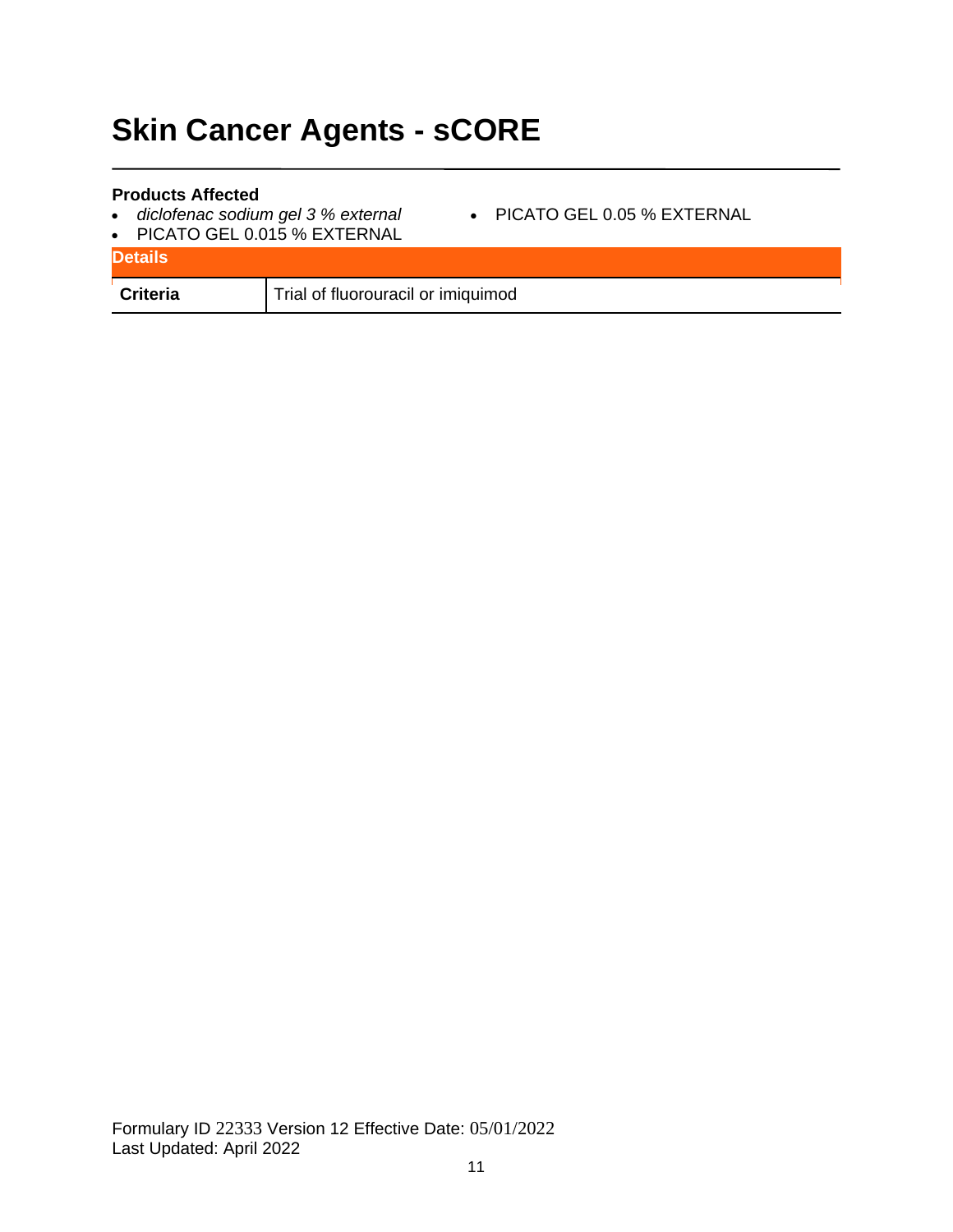- LIVALO TABLET 1 MG ORAL
- LIVALO TABLET 4 MG ORAL
- LIVALO TABLET 2 MG ORAL

| <b>Details</b>  |                                                                                                                                                                                |
|-----------------|--------------------------------------------------------------------------------------------------------------------------------------------------------------------------------|
| <b>Criteria</b> | Trial of any one of the following generic formulary HMG-CoA reductase<br>inhibitors (statin): atorvastatin, fluvastatin, lovastatin, pravastatin,<br>rosuvastatin, simvastatin |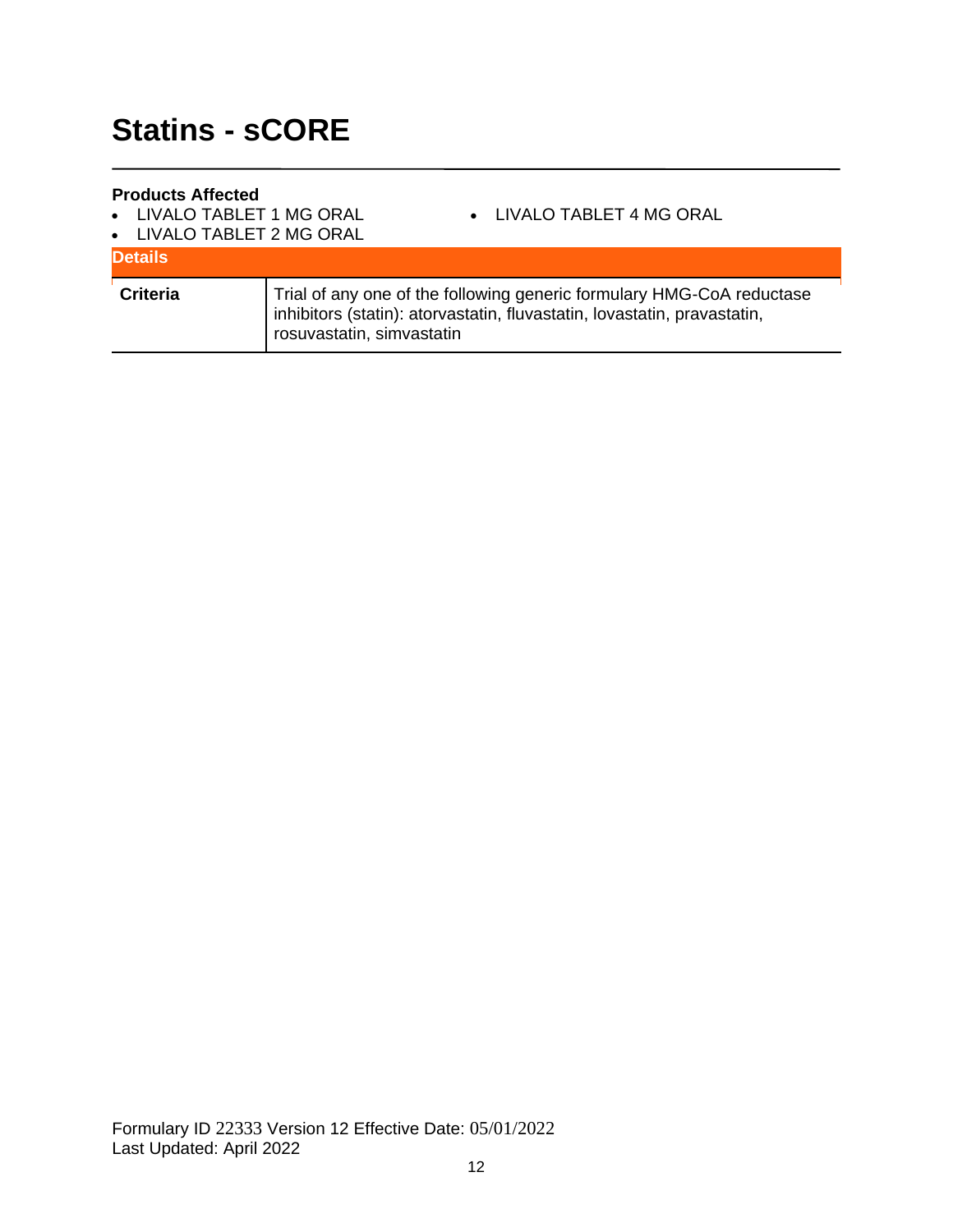### **Index of Drugs**

### **C**

| CAPLYTA CAPSULE 42 MG ORAL  2<br>D                                                                                                                                                                                                                                                                                                                                                                                                                                                                                                                                                                                                  |
|-------------------------------------------------------------------------------------------------------------------------------------------------------------------------------------------------------------------------------------------------------------------------------------------------------------------------------------------------------------------------------------------------------------------------------------------------------------------------------------------------------------------------------------------------------------------------------------------------------------------------------------|
| diclofenac sodium gel 3 % external  11<br>Е                                                                                                                                                                                                                                                                                                                                                                                                                                                                                                                                                                                         |
| EMSAM PATCH 24 HOUR 12 MG/24HR<br>EMSAM PATCH 24 HOUR 6 MG/24HR<br>EMSAM PATCH 24 HOUR 9 MG/24HR<br>1                                                                                                                                                                                                                                                                                                                                                                                                                                                                                                                               |
| F<br>FANAPT TABLET 1 MG ORAL 2<br>FANAPT TABLET 10 MG ORAL 2<br>FANAPT TABLET 12 MG ORAL 2<br><b>FANAPT TABLET 2 MG ORAL 2</b><br>FANAPT TABLET 4 MG ORAL 2<br>FANAPT TABLET 6 MG ORAL 2<br><b>FANAPT TABLET 8 MG ORAL 2</b><br><b>FANAPT TITRATION PACK TABLET 1 &amp; 2</b><br>FETZIMA CAPSULE EXTENDED<br>RELEASE 24 HOUR 120 MG ORAL  1<br><b>FETZIMA CAPSULE EXTENDED</b><br>RELEASE 24 HOUR 20 MG ORAL  1<br><b>FETZIMA CAPSULE EXTENDED</b><br>RELEASE 24 HOUR 40 MG ORAL  1<br><b>FETZIMA CAPSULE EXTENDED</b><br>RELEASE 24 HOUR 80 MG ORAL<br>1<br><b>FETZIMA TITRATION CAPSULE ER 24</b><br>HOUR THERAPY PACK 20 & 40 MG |
| G<br><b>GLUCAGEN HYPOKIT SOLUTION</b><br>RECONSTITUTED 1 MG INJECTION 3<br>ı<br><b>INVEGA HAFYERA SUSPENSION</b><br>PREFILLED SYRINGE 1092 MG/3.5ML<br><b>INVEGA HAFYERA SUSPENSION</b><br>PREFILLED SYRINGE 1560 MG/5ML                                                                                                                                                                                                                                                                                                                                                                                                            |
| <b>INVOKAMET TABLET 150-1000 MG ORAL</b><br>INVOKAMET TABLET 150-500 MG ORAL 7<br>INVOKAMET TABLET 50-1000 MG ORAL 7<br>INVOKAMET TABLET 50-500 MG ORAL. 7                                                                                                                                                                                                                                                                                                                                                                                                                                                                          |

| <b>INVOKAMET XR TABLET EXTENDED</b><br><b>RELEASE 24 HOUR 150-1000 MG</b> |  |
|---------------------------------------------------------------------------|--|
| <b>INVOKAMET XR TABLET EXTENDED</b><br>RELEASE 24 HOUR 150-500 MG ORAL    |  |
| <b>INVOKAMET XR TABLET EXTENDED</b><br>RELEASE 24 HOUR 50-1000 MG ORAL    |  |
| <b>INVOKAMET XR TABLET EXTENDED</b><br>RELEASE 24 HOUR 50-500 MG ORAL.7   |  |
| INVOKANA TABLET 100 MG ORAL7<br>INVOKANA TABLET 300 MG ORAL7              |  |
| L<br>LIVALO TABLET 1 MG ORAL 12<br>LIVALO TABLET 2 MG ORAL 12             |  |
| LIVALO TABLET 4 MG ORAL12                                                 |  |
| LYBALVI TABLET 10-10 MG ORAL2                                             |  |
| LYBALVI TABLET 15-10 MG ORAL2                                             |  |
| LYBALVI TABLET 20-10 MG ORAL2                                             |  |
| LYBALVI TABLET 5-10 MG ORAL2                                              |  |
| N                                                                         |  |
| <b>NAMZARIC CAPSULE ER 24 HOUR</b>                                        |  |
| THERAPY PACK 7 & 14 & 21 & 28 - 10                                        |  |
|                                                                           |  |
| NAMZARIC CAPSULE EXTENDED                                                 |  |
| RELEASE 24 HOUR 14-10 MG ORAL6                                            |  |
| NAMZARIC CAPSULE EXTENDED                                                 |  |
| RELEASE 24 HOUR 21-10 MG ORAL6                                            |  |
| NAMZARIC CAPSULE EXTENDED                                                 |  |
| RELEASE 24 HOUR 28-10 MG ORAL6                                            |  |
| NAMZARIC CAPSULE EXTENDED                                                 |  |
| RELEASE 24 HOUR 7-10 MG ORAL6<br>NEUPRO PATCH 24 HOUR 1 MG/24HR           |  |
|                                                                           |  |
| NEUPRO PATCH 24 HOUR 2 MG/24HR                                            |  |
|                                                                           |  |
| NEUPRO PATCH 24 HOUR 3 MG/24HR                                            |  |
|                                                                           |  |
| NEUPRO PATCH 24 HOUR 4 MG/24HR                                            |  |
|                                                                           |  |
| NEUPRO PATCH 24 HOUR 6 MG/24HR                                            |  |
|                                                                           |  |
| NEUPRO PATCH 24 HOUR 8 MG/24HR                                            |  |
|                                                                           |  |
| P                                                                         |  |
| PICATO GEL 0.015 % EXTERNAL11                                             |  |
| PICATO GEL 0.05 % EXTERNAL11                                              |  |

Formulary ID 22333 Version 12 Effective Date: 05/01/2022 Last Updated: April 2022